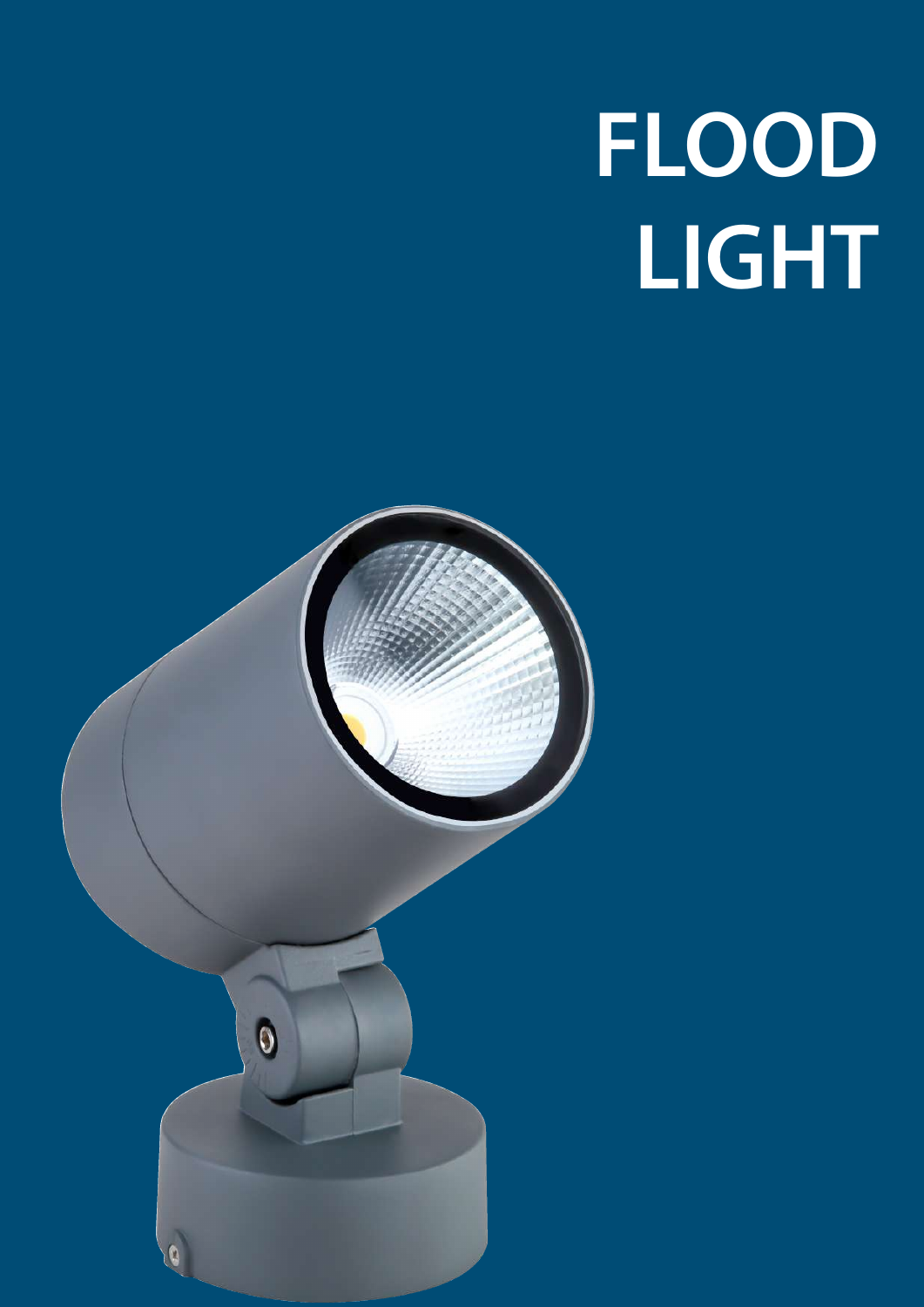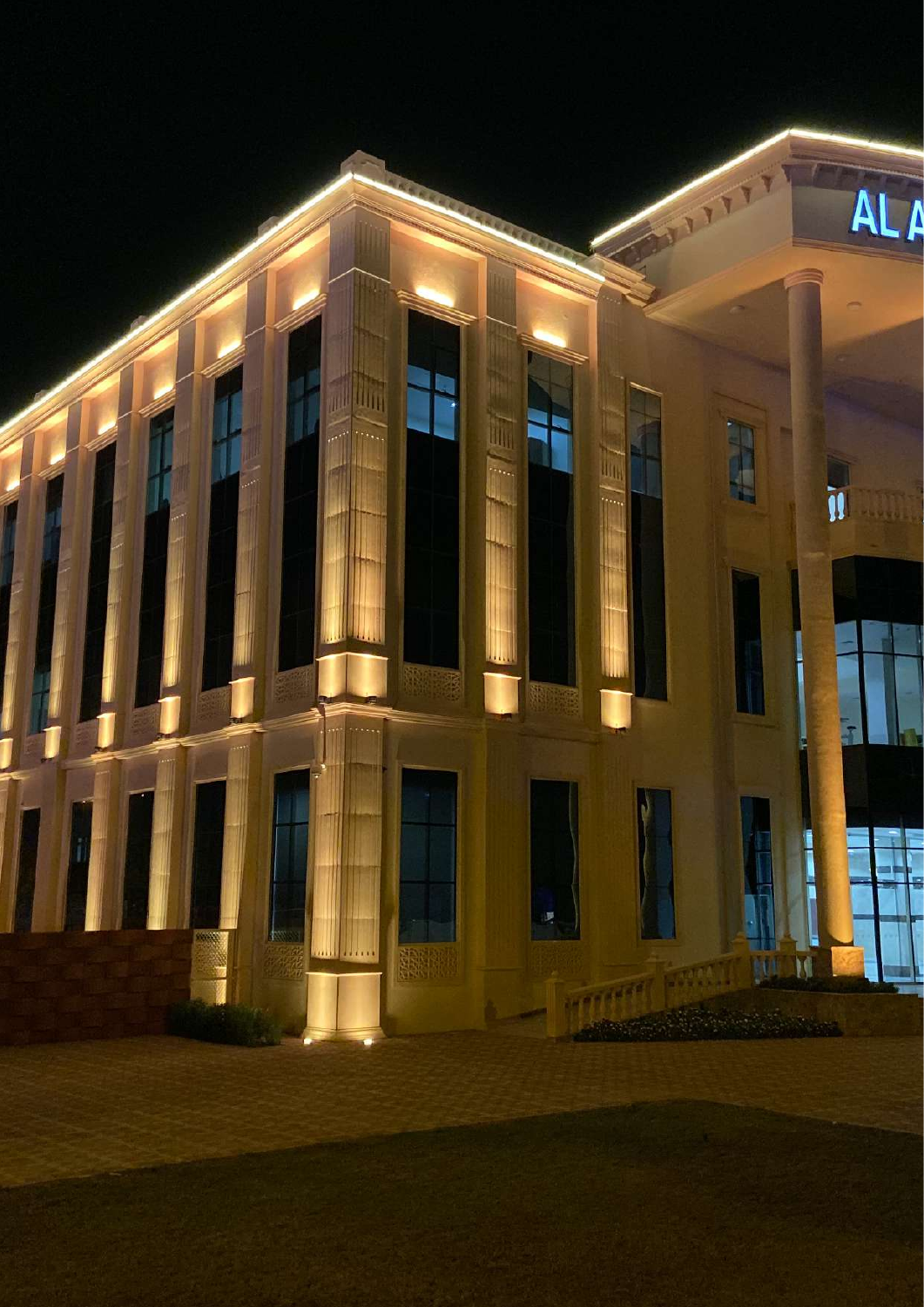

#### **HD-S02L04WX | Narrow Beam Flood Light | 4\*3W**



|                         |                            | $C \in \mathbb{P}$ $65$ $\frac{82-85}{R} \sqrt{7}$                     |
|-------------------------|----------------------------|------------------------------------------------------------------------|
| <b>Technical data</b>   |                            |                                                                        |
| Wattage                 | 12 WATT                    |                                                                        |
| Lumen                   | 840 lm                     |                                                                        |
| Input Voltage           | 220V / 24V                 |                                                                        |
| Beam Angle              | $3^{\circ}$ to $8^{\circ}$ |                                                                        |
| Color                   | RGB / RGBW/ Single Color   |                                                                        |
| Control Type            | DMX512 / Switch/Dali       |                                                                        |
| Size                    | 0130*H178mm                |                                                                        |
| IP Rating               | IP65                       |                                                                        |
| $1.4 - 1.6 - 1.6 - 1.6$ |                            | Titul comedia anche a controla di concerna a controla del controla del |

| Material     | High corrosion resistance die-cast copper-free aluminum<br>body |  |
|--------------|-----------------------------------------------------------------|--|
| Coating      | Polyester powder coating with phosphocromating<br>pre-finish    |  |
| Light Source | LED                                                             |  |
| Screws       | Stainless steel                                                 |  |
| Gasket       | Silicone rubber                                                 |  |
| Cover        | Tempered glass                                                  |  |
| Cable Gland  | Double nickel-plated brass cable gland PG11                     |  |
| Power Cable  | 1m power cable included                                         |  |

## **HD-S02L09WX | Narrow Beam Flood Ligh | 9\*3W**



|                       | $C \n\big\} 1P65 \n\big\} 82-85$                                |
|-----------------------|-----------------------------------------------------------------|
| <b>Technical data</b> |                                                                 |
| Wattage               | 27 WATT                                                         |
| Lumen                 | 840 lm                                                          |
| Input Voltage         | 220V / 24V                                                      |
| Beam Angle            | $3^{\circ}$ to $8^{\circ}$                                      |
| Color                 | RGB / RGBW/ Single Color                                        |
| Control Type          | DMX512 / Switch/ Dali                                           |
| Size                  | 0182*204mm                                                      |
| IP Rating             | IP <sub>65</sub>                                                |
| Material              | High corrosion resistance die-cast copper-free aluminum<br>body |
| Coating               | Polyester powder coating with phosphocromating<br>pre-finish    |
| Light Source          | LED                                                             |
| <b>Screws</b>         | Stainless steel                                                 |
| Gasket                | Silicone rubber                                                 |
| Cover                 | Tempered glass                                                  |
| Cable Gland           | Double nickel-plated brass cable gland PG11                     |
| Power Cable           | 1m power cable included                                         |
|                       |                                                                 |

# **HD-S02L16WX| Narrow Beam Flood Light | 16\*3W**



| Wattage       | 48 WATT                                                         |
|---------------|-----------------------------------------------------------------|
| Lumen         | 3360 lm                                                         |
| Input Voltage | 220V / 24V                                                      |
| Beam Angle    | $3°$ to $8°$                                                    |
| Color         | RGB / RGBW/ Single Color                                        |
| Control Type  | DMX512 / Switch/ Dali                                           |
| <b>Size</b>   | 0232*248mm                                                      |
| IP Rating     | IP65                                                            |
| Material      | High corrosion resistance die-cast copper-free aluminum<br>body |
| Coating       | Polyester powder coating with phosphocromating<br>pre-finish    |
| Light Source  | LED                                                             |
| <b>Screws</b> | Stainless steel                                                 |
| Gasket        | Silicone rubber                                                 |
| Cover         | Tempered glass                                                  |
| Cable Gland   | Double nickel-plated brass cable gland PG11                     |
| Power Cable   | 1m power cable included                                         |

**Technical data**

## www.hondellighting.com

 $\overline{C}$  $\overline{C}$  $\overline{P}$  $\overline{S}$  $\overline{S}$  $\overline{S}$  $\overline{C}$  $\overline{C}$  $\overline{C}$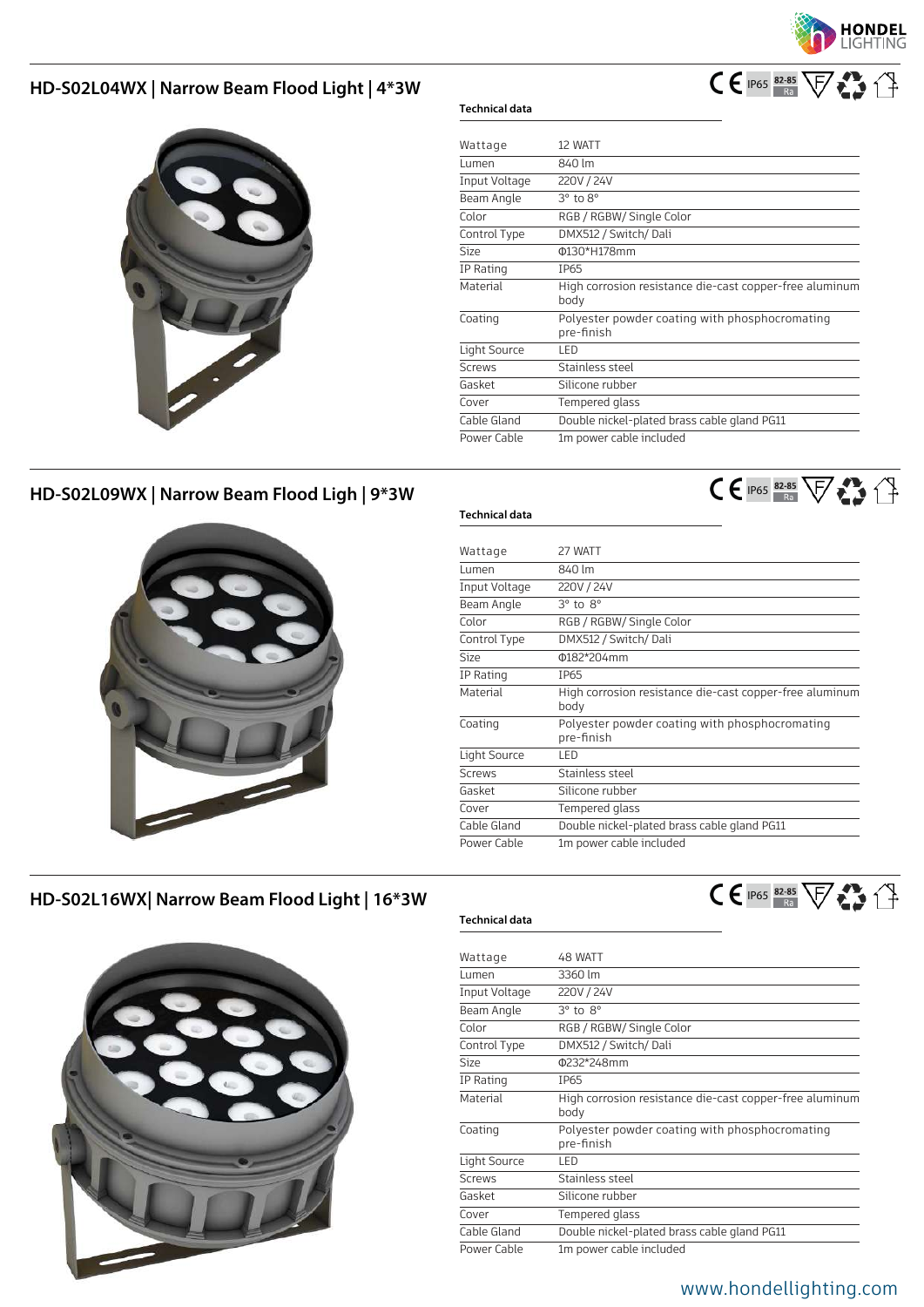

 $\overline{C}$   $\overline{C}$   $\overline{P}$   $\overline{S}$   $\overline{S}$   $\overline{S}$   $\overline{S}$   $\overline{C}$   $\overline{C}$ 

 $\overline{C}$  $\overline{C}$   $\overline{P}$   $\overline{S}$   $\overline{S}$   $\overline{S}$   $\overline{C}$   $\overline{C}$ 

# **HD-S03N06WX | Outoor Spot Light |6\*2W**



|                       | $C \n\in$ IP65 82-85                                            |
|-----------------------|-----------------------------------------------------------------|
| <b>Technical data</b> |                                                                 |
| Wattage               | 12 WATT                                                         |
| Lumen                 | 840 lm                                                          |
| Input Voltage         | 220V / 24V                                                      |
| Beam Angle            | $10^{\circ}$ to $80^{\circ}$                                    |
| Color                 | RGB / RGBW/ Single Color                                        |
| Control Type          | DMX512 / Switch/Dali                                            |
| <b>Size</b>           | 0110*110*H150mm                                                 |
| IP Rating             | IP <sub>65</sub>                                                |
| Material              | High corrosion resistance die-cast copper-free aluminum<br>body |
| Coating               | Polyester powder coating with phosphocromating<br>pre-finish    |
| Light Source          | I FD                                                            |
| <b>Screws</b>         | Stainless steel                                                 |
| Gasket                | Silicone rubber                                                 |
| Cover                 | Tempered glass                                                  |
| Cable Gland           | Double nickel-plated brass cable gland PG11                     |
| Power Cable           | 1m power cable included                                         |

#### **HD-S01N04WX | Outoor Spot Light | 9\*2W**



| <b>Technical data</b> |                                                                 |
|-----------------------|-----------------------------------------------------------------|
| Wattage               | 18 WATT                                                         |
| Lumen                 | 1260 lm                                                         |
| Input Voltage         | 220V / 24V                                                      |
| Beam Angle            | $10^{\circ}$ to $80^{\circ}$                                    |
| Color                 | RGB / RGBW/ Single Color                                        |
| Control Type          | DMX512 / Switch/ Dali                                           |
| <b>Size</b>           | 0135*115*H180mm                                                 |
| IP Rating             | IP65                                                            |
| Material              | High corrosion resistance die-cast copper-free aluminum<br>body |
| Coating               | Polyester powder coating with phosphocromating<br>pre-finish    |
| Light Source          | I FD                                                            |
| <b>Screws</b>         | Stainless steel                                                 |
| Gasket                | Silicone rubber                                                 |
| Cover                 | Tempered glass                                                  |
| Cable Gland           | Double nickel-plated brass cable gland PG11                     |
| Power Cable           | 1m power cable included                                         |

# **HD-S03N18WX | Outoor Spot Light | 18\*2W**



| Wattage       | 36 WATT                                                         |
|---------------|-----------------------------------------------------------------|
| Lumen         | 2520 lm                                                         |
| Input Voltage | 220V / 24V                                                      |
| Beam Angle    | $10^{\circ}$ to $80^{\circ}$                                    |
| Color         | RGB / RGBW/ Single Color                                        |
| Control Type  | DMX512 / Switch/ Dali                                           |
| <b>Size</b>   | 0170*130*H230mm                                                 |
| IP Rating     | IP65                                                            |
| Material      | High corrosion resistance die-cast copper-free aluminum<br>body |
| Coating       | Polyester powder coating with phosphocromating<br>pre-finish    |
| Light Source  | LED                                                             |
| <b>Screws</b> | Stainless steel                                                 |
| Gasket        | Silicone rubber                                                 |
| Cover         | Tempered glass                                                  |
| Cable Gland   | Double nickel-plated brass cable gland PG11                     |
| Power Cable   | 1m power cable included                                         |

**Technical data**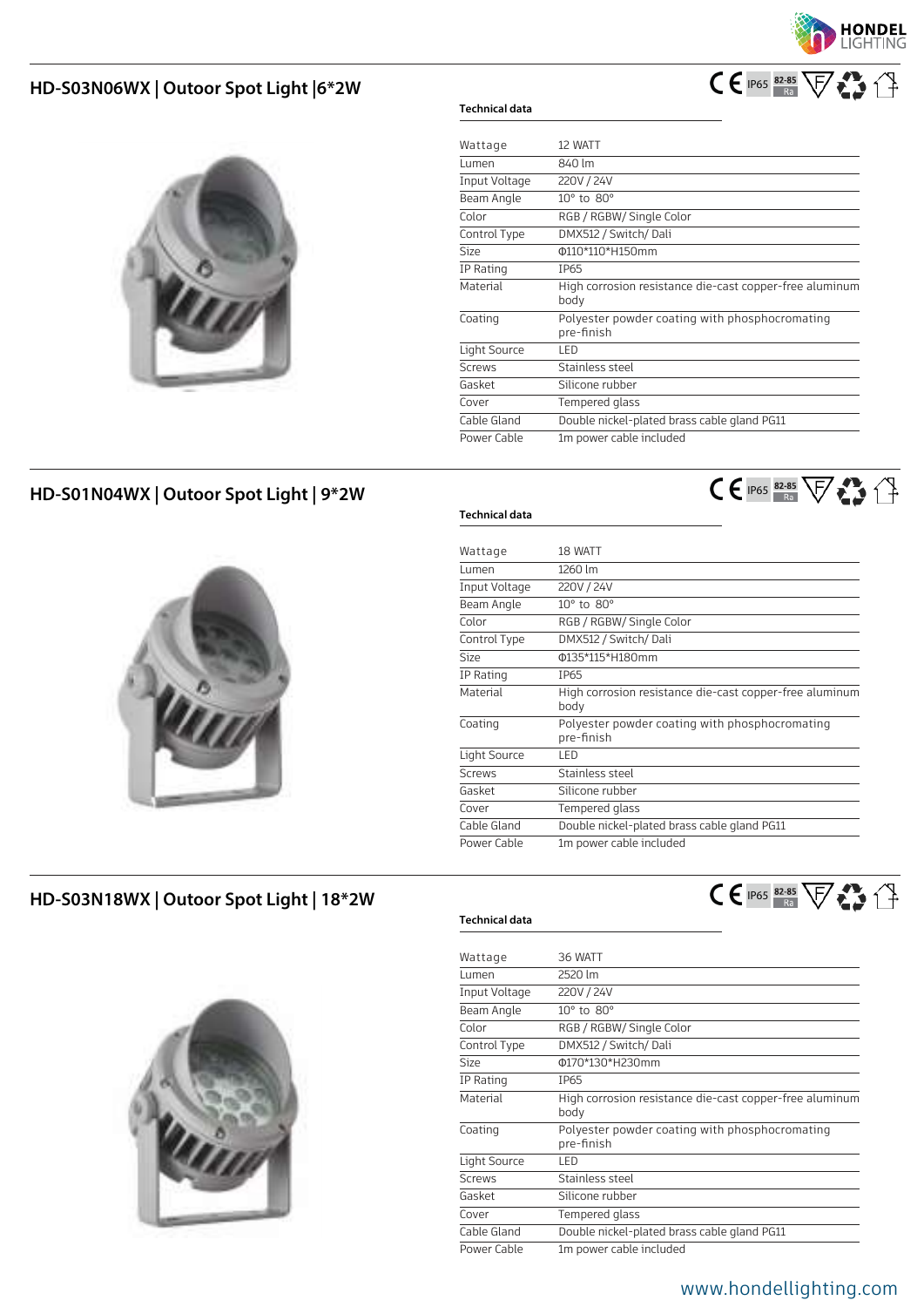

 $CE$  IP65 82-85  $\overline{\nabla}$   $\sum$   $\rightarrow$ 

 $\overline{C}$  P65  $\overline{\mathbb{R}}$   $\overline{\mathbb{V}}$   $\mathbb{C}$ 

#### **HD-S03N54WX | Flood Light | 54\*1.5W**



|                       | $C \in$ IP65 82-85                                              |  |
|-----------------------|-----------------------------------------------------------------|--|
| <b>Technical data</b> |                                                                 |  |
| Wattage               | 81 WATT                                                         |  |
| Lumen                 | 5670 lm                                                         |  |
| Input Voltage         | 220V / 24V                                                      |  |
| Beam Angle            | $10^{\circ}$ to $80^{\circ}$                                    |  |
| Color                 | RGB / RGBW/ Single Color                                        |  |
| Control Type          | DMX512 / Switch/ Dali                                           |  |
| <b>Size</b>           | 0235*290mm                                                      |  |
| IP Rating             | IP65                                                            |  |
| Material              | High corrosion resistance die-cast copper-free aluminum<br>body |  |
| Coating               | Polyester powder coating with phosphocromating<br>pre-finish    |  |
| Light Source          | LED                                                             |  |
| <b>Screws</b>         | Stainless steel                                                 |  |
| Gasket                | Silicone rubber                                                 |  |
| Cover                 | Tempered glass                                                  |  |
| Cable Gland           | Double nickel-plated brass cable gland PG11                     |  |
| Power Cable           | 1m power cable included                                         |  |

#### **HD-S03L20WX | Narrow Beam Flood Light | 20\*2.5W**



| <b>Technical data</b> |                                                                 |
|-----------------------|-----------------------------------------------------------------|
| Wattage               | 50 WATT                                                         |
| Lumen                 | 1260 lm                                                         |
| Input Voltage         | 220V / 24V                                                      |
| Beam Angle            | $3°$ to $8°$                                                    |
| Color                 | RGB / RGBW/ Single Color                                        |
| Control Type          | DMX512 / Switch/ Dali                                           |
| <b>Size</b>           | 0235*290mm                                                      |
| IP Rating             | IP <sub>65</sub>                                                |
| Material              | High corrosion resistance die-cast copper-free aluminum<br>body |
| Coating               | Polyester powder coating with phosphocromating<br>pre-finish    |
| Light Source          | I FD                                                            |
| <b>Screws</b>         | Stainless steel                                                 |
| Gasket                | Silicone rubber                                                 |
| Cover                 | Tempered glass                                                  |
| Cable Gland           | Double nickel-plated brass cable gland PG11                     |
| Power Cable           | 1m power cable included                                         |

#### **HD-S04N16WX | Outoor Spot Light | 16W**



#### **Technical data** Wattage 16 WATT Lumen 1120 lm Input Voltage 220V / 24V Beam Angle 10° to 80° Color RGB / RGBW/ Single Color Control Type DMX512 / Switch/ Dali Size L125\*W125\*H188mm IP Rating IP65 Material High corrosion resistance die-cast copper-free aluminum body Coating Polyester powder coating with phosphocromating pre-finish Light Source LED Screws Stainless steel Gasket Silicone rubber Cover Tempered glass Cable Gland Double nickel-plated brass cable gland PG11 Power Cable 1m power cable included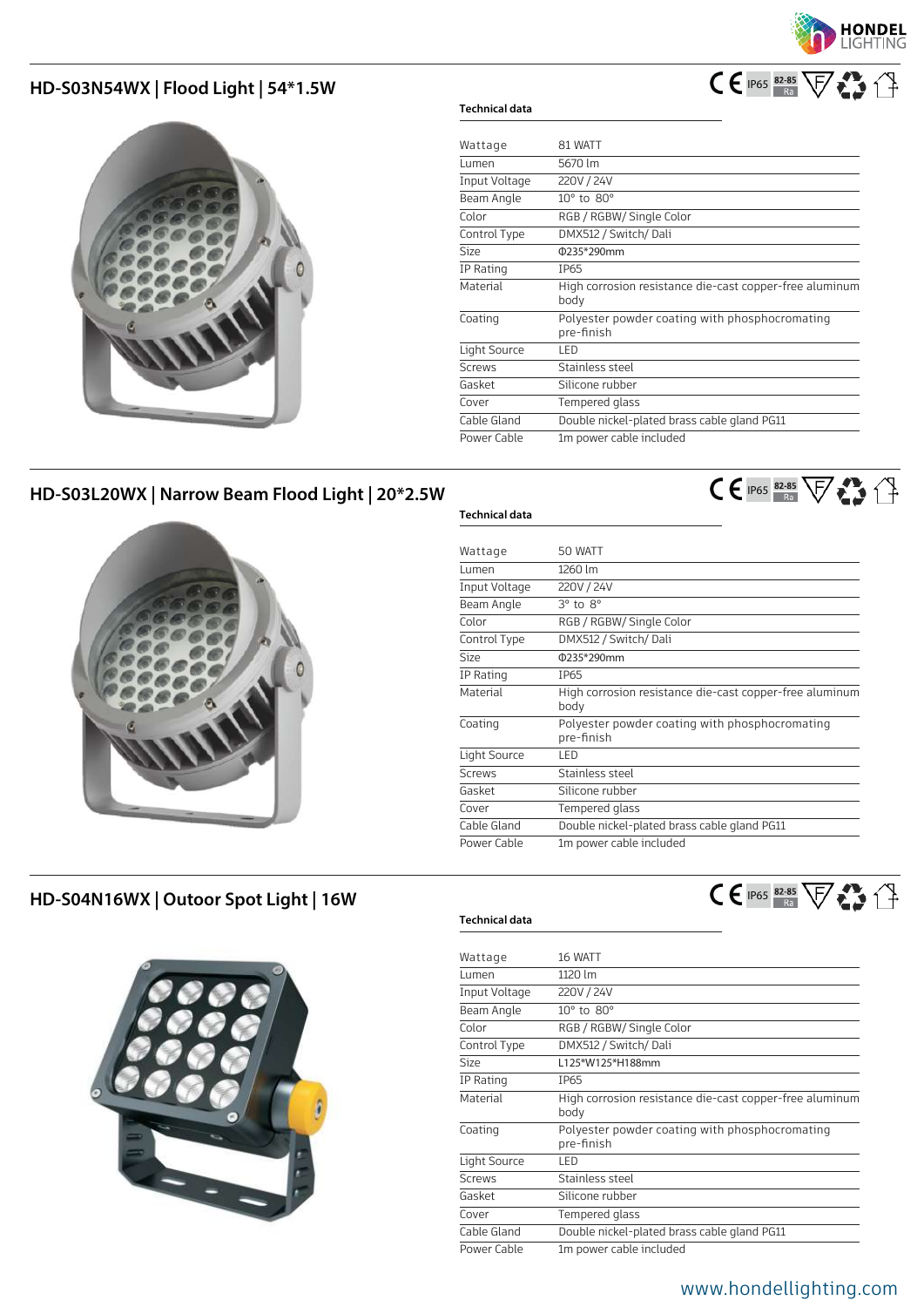

′‡

 $CE$  IP65  $\frac{82-85}{Ra}$   $\overline{\nabla}$   $\sum_{i=1}^{n}$  1

 $CE$  IP65 82-85  $\overline{\nabla}$   $\sum$   $\rightarrow$ 

 $\overline{\mathsf{CE}}$  IP65  $\overline{\mathsf{B}}$   $\overline{\mathsf{B}}$   $\overline{\mathsf{B}}$   $\overline{\mathsf{C}}$ 

#### **HD-S04N24WX | Flood Light | 24W**



| <b>Technical data</b> |                                                                 |
|-----------------------|-----------------------------------------------------------------|
|                       |                                                                 |
| Wattage               | 24 WATT                                                         |
| Lumen                 | 1680 lm                                                         |
| Input Voltage         | 220V / 24V                                                      |
| Beam Angle            | $10^{\circ}$ to $80^{\circ}$                                    |
| Color                 | RGB / RGBW/ Single Color                                        |
| Control Type          | DMX512 / Switch/ Dali                                           |
| <b>Size</b>           | 1150*W150*H218mm                                                |
| IP Rating             | IP <sub>65</sub>                                                |
| Material              | High corrosion resistance die-cast copper-free aluminum<br>body |
| Coating               | Polyester powder coating with phosphocromating<br>pre-finish    |
| Light Source          | I FD                                                            |
| <b>Screws</b>         | Stainless steel                                                 |
| Gasket                | Silicone rubber                                                 |
| Cover                 | Tempered glass                                                  |
| Cable Gland           | Double nickel-plated brass cable gland PG11                     |
| Power Cable           | 1m power cable included                                         |

#### **HD-S04N36WX | Flood Light | 36W**



#### **Technical data**

**Technical data**

| Wattage       | 36 WATT                                                         |
|---------------|-----------------------------------------------------------------|
| Lumen         | 2520 lm                                                         |
| Input Voltage | 220V / 24V                                                      |
| Beam Angle    | $10^{\circ}$ to $80^{\circ}$                                    |
| Color         | RGB / RGBW/ Single Color                                        |
| Control Type  | DMX512 / Switch/ Dali                                           |
| <b>Size</b>   | L190*W190*H265mm                                                |
| IP Rating     | IP65                                                            |
| Material      | High corrosion resistance die-cast copper-free aluminum<br>body |
| Coating       | Polyester powder coating with phosphocromating<br>pre-finish    |
| Light Source  | I FD                                                            |
| <b>Screws</b> | Stainless steel                                                 |
| Gasket        | Silicone rubber                                                 |
| Cover         | Tempered glass                                                  |
| Cable Gland   | Double nickel-plated brass cable gland PG11                     |
| Power Cable   | 1m power cable included                                         |

#### **HD-S05C15WX | Outoor Spot Light | 15W**



#### Wattage 15 WATT Lumen 1050 lm Input Voltage 220V / 24V Beam Angle 12<sup>c</sup> Color RGB / RGBW/ Single Color Control Type DMX512 / Switch/ Dali Size Φ100H170mm IP Rating IP65 Material High corrosion resistance die-cast copper-free aluminum body Coating Polyester powder coating with phosphocromating pre-finish Light Source LED Screws Stainless steel Gasket Silicone rubber Cover Tempered glass Cable Gland Double nickel-plated brass cable gland PG11

Power Cable 1m power cable included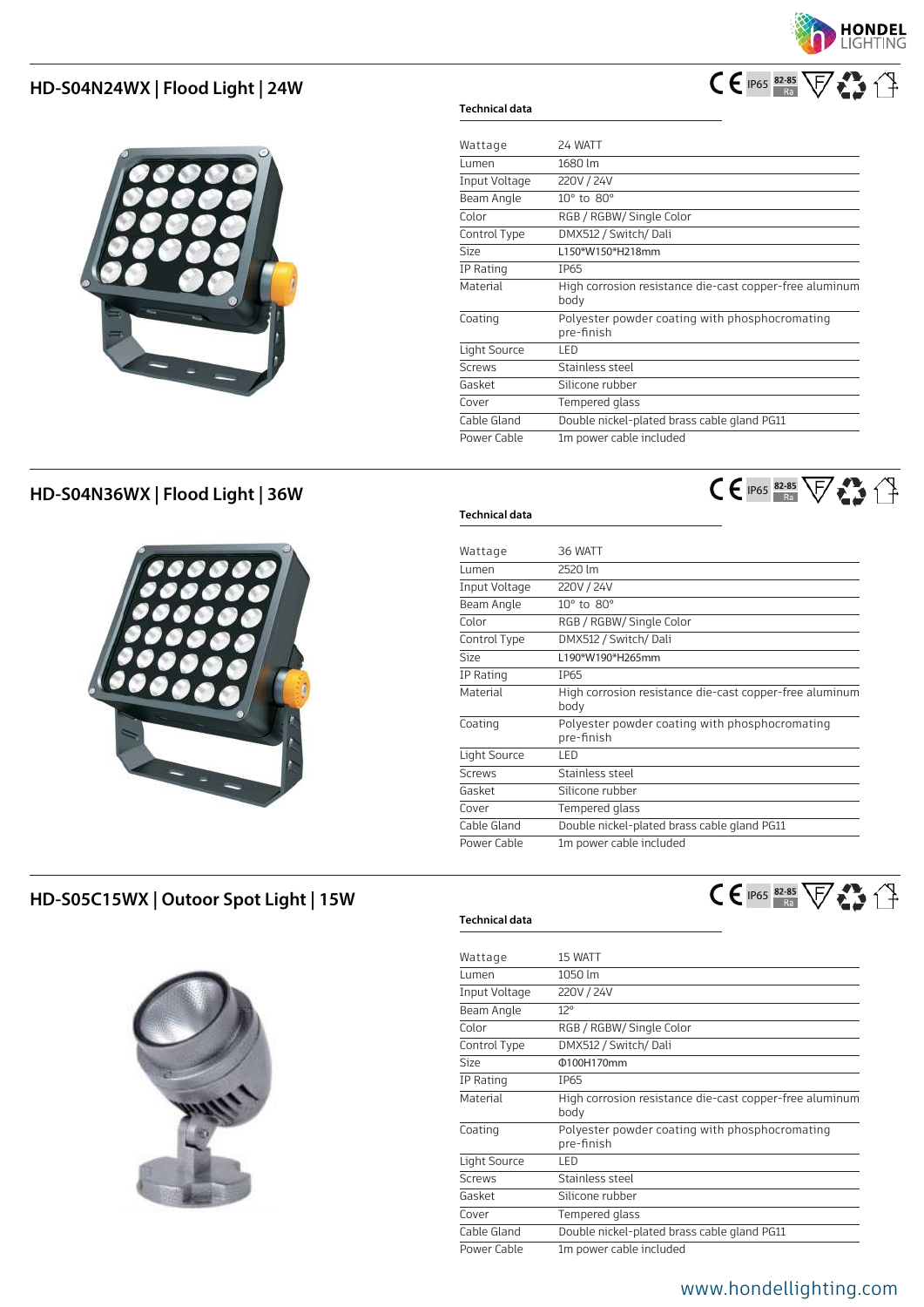

 $C \in \mathbb{P}$ 65 82-85  $\overline{\nabla}$   $\overline{\nabla}$   $\overline{\rightarrow}$ 

# **HD-S05C25WX | Flood Light | 25W**



**Technical data**

| Wattage       | 25 WATT                                                         |
|---------------|-----------------------------------------------------------------|
| Lumen         | 1750 lm                                                         |
| Input Voltage | 220V / 24V                                                      |
| Beam Angle    | $18^{\circ}$                                                    |
| Color         | RGB / RGBW/ Single Color                                        |
| Control Type  | DMX512 / Switch/ Dali                                           |
| <b>Size</b>   | 0130H220mm                                                      |
| IP Rating     | IP <sub>65</sub>                                                |
| Material      | High corrosion resistance die-cast copper-free aluminum<br>body |
| Coating       | Polyester powder coating with phosphocromating<br>pre-finish    |
| Light Source  | LED                                                             |
| <b>Screws</b> | Stainless steel                                                 |
| Gasket        | Silicone rubber                                                 |
| Cover         | Tempered glass                                                  |
| Cable Gland   | Double nickel-plated brass cable gland PG11                     |
| Power Cable   | 1m power cable included                                         |

#### **HD-S05C50WX | Flood Light | 50W**



| <b>Technical data</b> | $C \n\bigoplus$ IP65 82-85                                      |
|-----------------------|-----------------------------------------------------------------|
| Wattage               | 50WATT                                                          |
| Lumen                 | 3500 lm                                                         |
| Input Voltage         | 220V / 24V                                                      |
| Beam Angle            | $24^{\circ}$                                                    |
| Color                 | RGB / RGBW/ Single Color                                        |
| Control Type          | DMX512 / Switch/ Dali                                           |
| Size                  | 0200H310mm                                                      |
| IP Rating             | IP <sub>65</sub>                                                |
| Material              | High corrosion resistance die-cast copper-free aluminum<br>body |
| Coating               | Polyester powder coating with phosphocromating<br>pre-finish    |
| Light Source          | LED                                                             |
| <b>Screws</b>         | Stainless steel                                                 |
| Gasket                | Silicone rubber                                                 |
| Cover                 | Tempered glass                                                  |
| Cable Gland           | Double nickel-plated brass cable gland PG11                     |
| Power Cable           | 1m power cable included                                         |

# **HD-S05C80WX | Outoor Spot Light | 80W**



| Wattage       | 80 WATT                                                         |
|---------------|-----------------------------------------------------------------|
| Lumen         | 5600 lm                                                         |
| Input Voltage | 220V / 24V                                                      |
| Beam Angle    | $24^{\circ}$                                                    |
| Color         | RGB / RGBW/ Single Color                                        |
| Control Type  | DMX512 / Switch/ Dali                                           |
| <b>Size</b>   | 0230H345mm                                                      |
| IP Rating     | IP65                                                            |
| Material      | High corrosion resistance die-cast copper-free aluminum<br>body |
| Coating       | Polyester powder coating with phosphocromating<br>pre-finish    |
| Light Source  | LED                                                             |
| <b>Screws</b> | Stainless steel                                                 |
| Gasket        | Silicone rubber                                                 |
| Cover         | Tempered glass                                                  |
| Cable Gland   | Double nickel-plated brass cable gland PG11                     |
| Power Cable   | 1m power cable included                                         |

# www.hondellighting.com

 $\overline{C}$  $\overline{C}$   $\overline{P}$   $\overline{S}$   $\overline{S}$   $\overline{S}$   $\overline{C}$   $\overline{C}$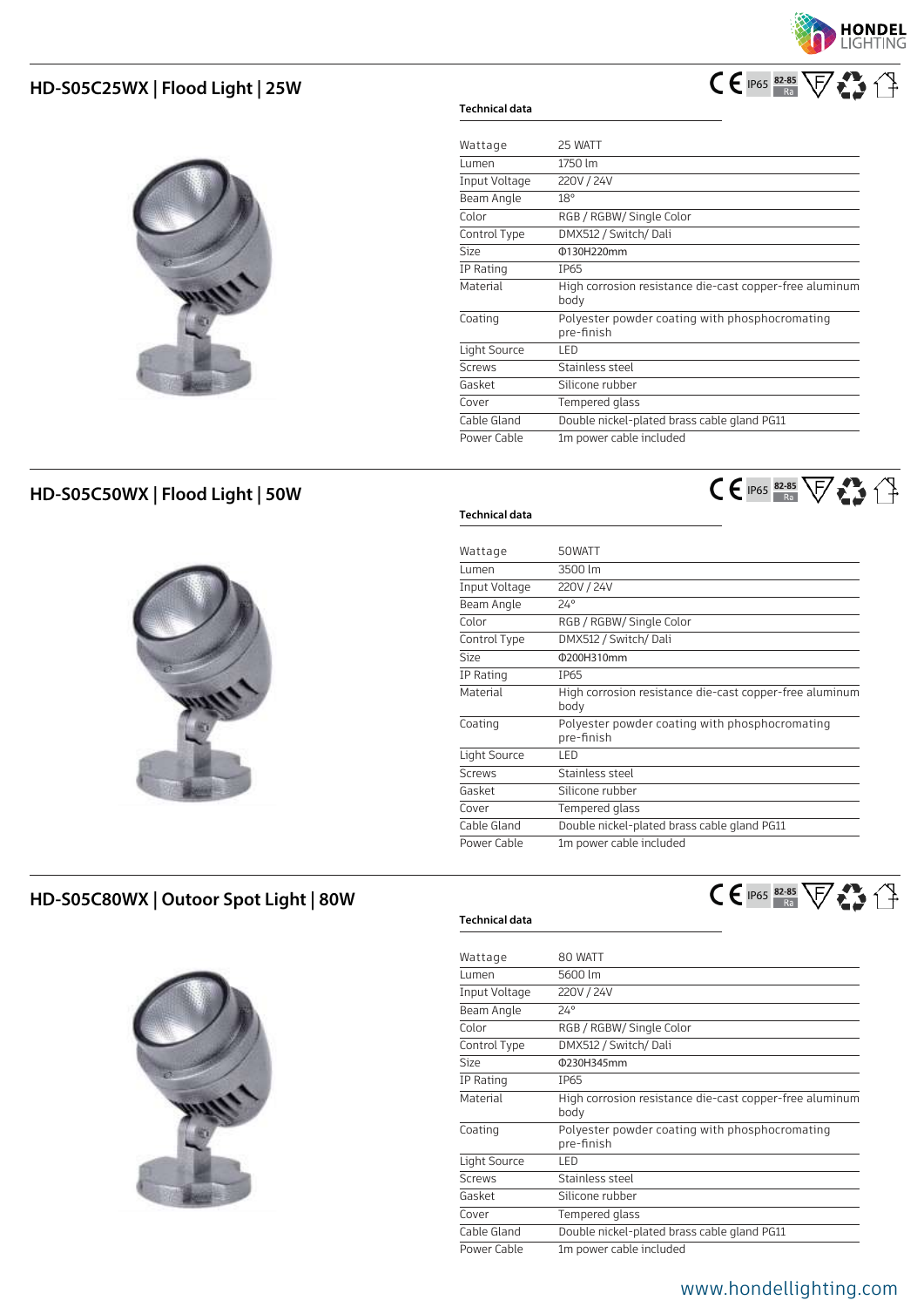

ᠿ

#### **HD-S06C05WX | Outdoor Spot Light | 5W**



|                       | $C \n\leftarrow 1P65 \n\frac{82-85}{1}$                         |
|-----------------------|-----------------------------------------------------------------|
| <b>Technical data</b> |                                                                 |
| Wattage               | 5 WATT                                                          |
| Lumen                 | 350 lm                                                          |
| Input Voltage         | 220V / 24V                                                      |
| Beam Angle            | $24^{\circ}$                                                    |
| Color                 | RGB / RGBW/ Single Color                                        |
| Control Type          | DMX512 / Switch/ Dali                                           |
| <b>Size</b>           | 080*135*185mm                                                   |
| IP Rating             | IP <sub>65</sub>                                                |
| Material              | High corrosion resistance die-cast copper-free aluminum<br>body |
| Coating               | Polyester powder coating with phosphocromating<br>pre-finish    |
| Light Source          | LED                                                             |
| Screws                | Stainless steel                                                 |
| Gasket                | Silicone rubber                                                 |
| Cover                 | Tempered glass                                                  |
| Cable Gland           | Double nickel-plated brass cable gland PG11                     |
| Power Cable           | 1m power cable included                                         |
|                       |                                                                 |

#### **HD-S06C10WX | Outdoor Spot Light | 10W**



|                       | $C \tF 1P65 \tfrac{82-85}{2}$                                   |
|-----------------------|-----------------------------------------------------------------|
| <b>Technical data</b> |                                                                 |
|                       |                                                                 |
| Wattage               | 50WATT                                                          |
| Lumen                 | 700 lm                                                          |
| Input Voltage         | 220V / 24V                                                      |
| Beam Angle            | $24^{\circ}$                                                    |
| Color                 | RGB / RGBW/ Single Color                                        |
| Control Type          | DMX512 / Switch/ Dali                                           |
| <b>Size</b>           | 080*135*185mm                                                   |
| IP Rating             | IP <sub>65</sub>                                                |
| Material              | High corrosion resistance die-cast copper-free aluminum<br>body |
| Coating               | Polyester powder coating with phosphocromating<br>pre-finish    |
| Light Source          | LED                                                             |
| <b>Screws</b>         | Stainless steel                                                 |
| Gasket                | Silicone rubber                                                 |
| Cover                 | Tempered glass                                                  |
| Cable Gland           | Double nickel-plated brass cable gland PG11                     |
| Power Cable           | 1m power cable included                                         |

 $\overline{a}$ 

# **HD-S06C15WX | Outdoor Spot Light | 15W**



| <b>Technical data</b> |                                                                 |
|-----------------------|-----------------------------------------------------------------|
|                       |                                                                 |
| Wattage               | 15 WATT                                                         |
| Lumen                 | 1050 lm                                                         |
| Input Voltage         | 220V / 24V                                                      |
| Beam Angle            | $24^{\circ}$                                                    |
| Color                 | RGB / RGBW/ Single Color                                        |
| Control Type          | DMX512 / Switch/ Dali                                           |
| <b>Size</b>           | 080*135*185mm                                                   |
| IP Rating             | IP65                                                            |
| Material              | High corrosion resistance die-cast copper-free aluminum<br>body |
| Coating               | Polyester powder coating with phosphocromating<br>pre-finish    |
| Light Source          | LED                                                             |
| <b>Screws</b>         | Stainless steel                                                 |
| Gasket                | Silicone rubber                                                 |
| Cover                 | Tempered glass                                                  |
| Cable Gland           | Double nickel-plated brass cable gland PG11                     |
| Power Cable           | 1m power cable included                                         |

# www.hondellighting.com

 $\overline{C}$   $\overline{C}$   $\overline{P}$   $\overline{S}$   $\overline{C}$   $\overline{C}$   $\overline{C}$   $\overline{C}$   $\overline{C}$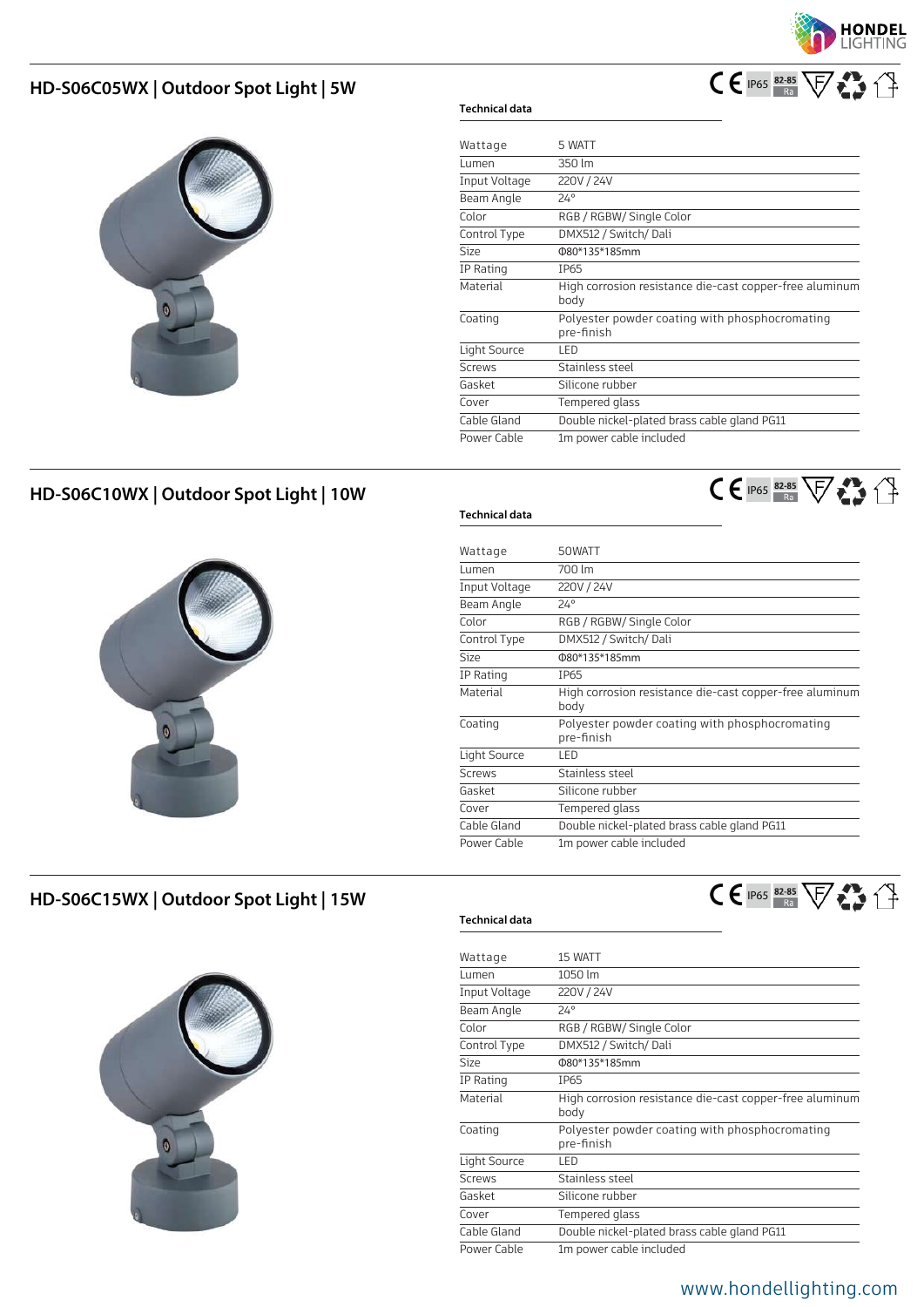

 $\mathsf{CE}$  IP65  $\overline{\mathbb{R}^3}$   $\overline{\mathbb{V}}$   $\mathbb{C}$   $\overline{\mathbb{C}}$ 

#### **HD-HD-S07N03Wx | Floor Mount Spot Light | 6W**



**Technical data**

| Wattage       | 6 WATT                                                          |
|---------------|-----------------------------------------------------------------|
| Lumen         | 420 lm                                                          |
| Input Voltage | 220V / 24V                                                      |
| Beam Angle    | $10^{\circ}$ to $80^{\circ}$                                    |
| Color         | RGB / RGBW/ Single Color                                        |
| Control Type  | DMX512 / Switch/ Dali                                           |
| <b>Size</b>   | Φ110mm                                                          |
| IP Rating     | IP <sub>65</sub>                                                |
| Material      | High corrosion resistance die-cast copper-free aluminum<br>body |
| Coating       | Polyester powder coating with phosphocromating<br>pre-finish    |
| Light Source  | I FD                                                            |
| Screws        | Stainless steel                                                 |
| Gasket        | Silicone rubber                                                 |
| Cover         | Tempered glass                                                  |
| Cable Gland   | Double nickel-plated brass cable gland PG11                     |
| Power Cable   | 1m power cable included                                         |

#### **HD-S07N06WX | Floor Mount Spot Light | 18W**



|                       | $C \n\in$ IP65 82-85                                            |
|-----------------------|-----------------------------------------------------------------|
| <b>Technical data</b> |                                                                 |
| Wattage               | 18 WATT                                                         |
| Lumen                 | 1260lm                                                          |
| Input Voltage         | 220V / 24V                                                      |
| Beam Angle            | $10^{\circ}$ to $80^{\circ}$                                    |
| Color                 | RGB / RGBW/ Single Color                                        |
| Control Type          | DMX512 / Switch/ Dali                                           |
| <b>Size</b>           | <b>0130mm</b>                                                   |
| IP Rating             | IP65                                                            |
| Material              | High corrosion resistance die-cast copper-free aluminum<br>body |
| Coating               | Polyester powder coating with phosphocromating<br>pre-finish    |
| Light Source          | LED                                                             |
| Screws                | Stainless steel                                                 |
| Gasket                | Silicone rubber                                                 |
| Cover                 | Tempered glass                                                  |
| Cable Gland           | Double nickel-plated brass cable gland PG11                     |
| Power Cable           | 1m power cable included                                         |

# **HD-S06N09WX | Outdoor Spot Light | 18W**



| Wattage       | 15 WATT                                                         |
|---------------|-----------------------------------------------------------------|
| Lumen         | 1260 lm                                                         |
| Input Voltage | 220V / 24V                                                      |
| Beam Angle    | $10^{\circ}$ to $80^{\circ}$                                    |
| Color         | RGB / RGBW/ Single Color                                        |
| Control Type  | DMX512 / Switch/ Dali                                           |
| <b>Size</b>   | φ100*135*185mm                                                  |
| IP Rating     | IP65                                                            |
| Material      | High corrosion resistance die-cast copper-free aluminum<br>body |
| Coating       | Polyester powder coating with phosphocromating<br>pre-finish    |
| Light Source  | LED                                                             |
| <b>Screws</b> | Stainless steel                                                 |
| Gasket        | Silicone rubber                                                 |
| Cover         | Tempered glass                                                  |
| Cable Gland   | Double nickel-plated brass cable gland PG11                     |
| Power Cable   | 1m power cable included                                         |

# www.hondellighting.com

 $\overline{C}$  $\overline{C}$   $\overline{P}$   $\overline{S}$   $\overline{S}$   $\overline{S}$   $\overline{C}$   $\overline{C}$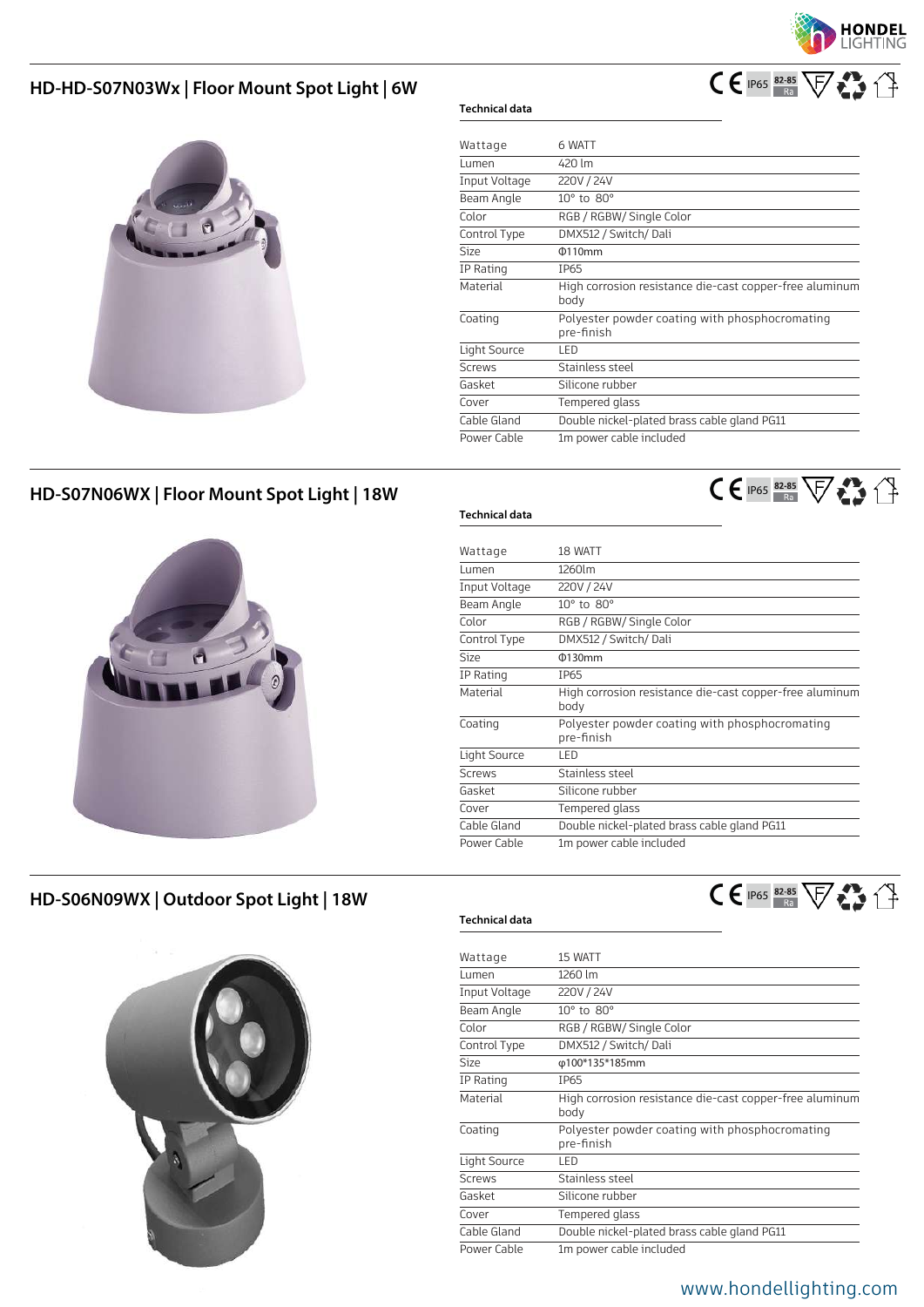

 $\overline{\mathsf{C}}$   $\overline{\mathsf{C}}$   $\overline{\mathsf{P}}$   $\overline{\mathsf{B}}$   $\overline{\mathsf{C}}$   $\overline{\mathsf{C}}$   $\overline{\mathsf{P}}$   $\overline{\mathsf{C}}$   $\overline{\mathsf{P}}$ 

 $\overline{C}$   $\left\{$  IP65  $\frac{82-85}{R_0}\right\}$   $\overline{C}$   $\overline{C}$ 

 $\overline{C}$   $\overline{F}$   $\overline{F}$   $\overline{F}$   $\overline{F}$   $\overline{F}$ 

# **HD-S08N18WX | Flood Light | 18W**



| Technical data |  |
|----------------|--|
|----------------|--|

**Technical data**

| Wattage       | 18 WATT                                                         |
|---------------|-----------------------------------------------------------------|
| Lumen         | 1260 lm                                                         |
| Input Voltage | 220V / 24V                                                      |
| Beam Angle    | $10^{\circ}$ to $80^{\circ}$                                    |
| Color         | RGB / RGBW/ Single Color                                        |
| Control Type  | DMX512 / Switch/ Dali                                           |
| <b>Size</b>   | 144*160*53MM                                                    |
| IP Rating     | TP65                                                            |
| Material      | High corrosion resistance die-cast copper-free aluminum<br>body |
| Coating       | Polyester powder coating with phosphocromating<br>pre-finish    |
| Light Source  | LED                                                             |
| <b>Screws</b> | Stainless steel                                                 |
| Gasket        | Silicone rubber                                                 |
| Cover         | Tempered glass                                                  |
| Cable Gland   | Double nickel-plated brass cable gland PG11                     |
| Power Cable   | 1m power cable included                                         |

## **HD-S08N24WX | Flood Light | 24W**



| <b>Technical data</b> |                                                                 |
|-----------------------|-----------------------------------------------------------------|
| Wattage               | 24 WATT                                                         |
| Lumen                 | 1680lm                                                          |
| Input Voltage         | 220V / 24V                                                      |
| Beam Angle            | $10^{\circ}$ to $80^{\circ}$                                    |
| Color                 | RGB / RGBW/ Single Color                                        |
| Control Type          | DMX512 / Switch/ Dali                                           |
| <b>Size</b>           | 168*160*53MM                                                    |
| IP Rating             | IP <sub>65</sub>                                                |
| Material              | High corrosion resistance die-cast copper-free aluminum<br>body |
| Coating               | Polyester powder coating with phosphocromating<br>pre-finish    |
| Light Source          | I FD                                                            |
| <b>Screws</b>         | Stainless steel                                                 |
| Gasket                | Silicone rubber                                                 |
| Cover                 | Tempered glass                                                  |
| Cable Gland           | Double nickel-plated brass cable gland PG11                     |
| Power Cable           | 1m power cable included                                         |

# **HD-S08N36WX | Outdoor Spot Light | 36W**



| Wattage       | 3 WATT                                                          |
|---------------|-----------------------------------------------------------------|
| Lumen         | 2520 lm                                                         |
| Input Voltage | 220V / 24V                                                      |
| Beam Angle    | $10^{\circ}$ to $80^{\circ}$                                    |
| Color         | RGB / RGBW/ Single Color                                        |
| Control Type  | DMX512 / Switch/ Dali                                           |
| <b>Size</b>   | 302*160*53MM                                                    |
| IP Rating     | IP <sub>65</sub>                                                |
| Material      | High corrosion resistance die-cast copper-free aluminum<br>body |
| Coating       | Polyester powder coating with phosphocromating<br>pre-finish    |
| Light Source  | LED                                                             |
| <b>Screws</b> | Stainless steel                                                 |
| Gasket        | Silicone rubber                                                 |
| Cover         | Tempered glass                                                  |
| Cable Gland   | Double nickel-plated brass cable gland PG11                     |
| Power Cable   | 1m power cable included                                         |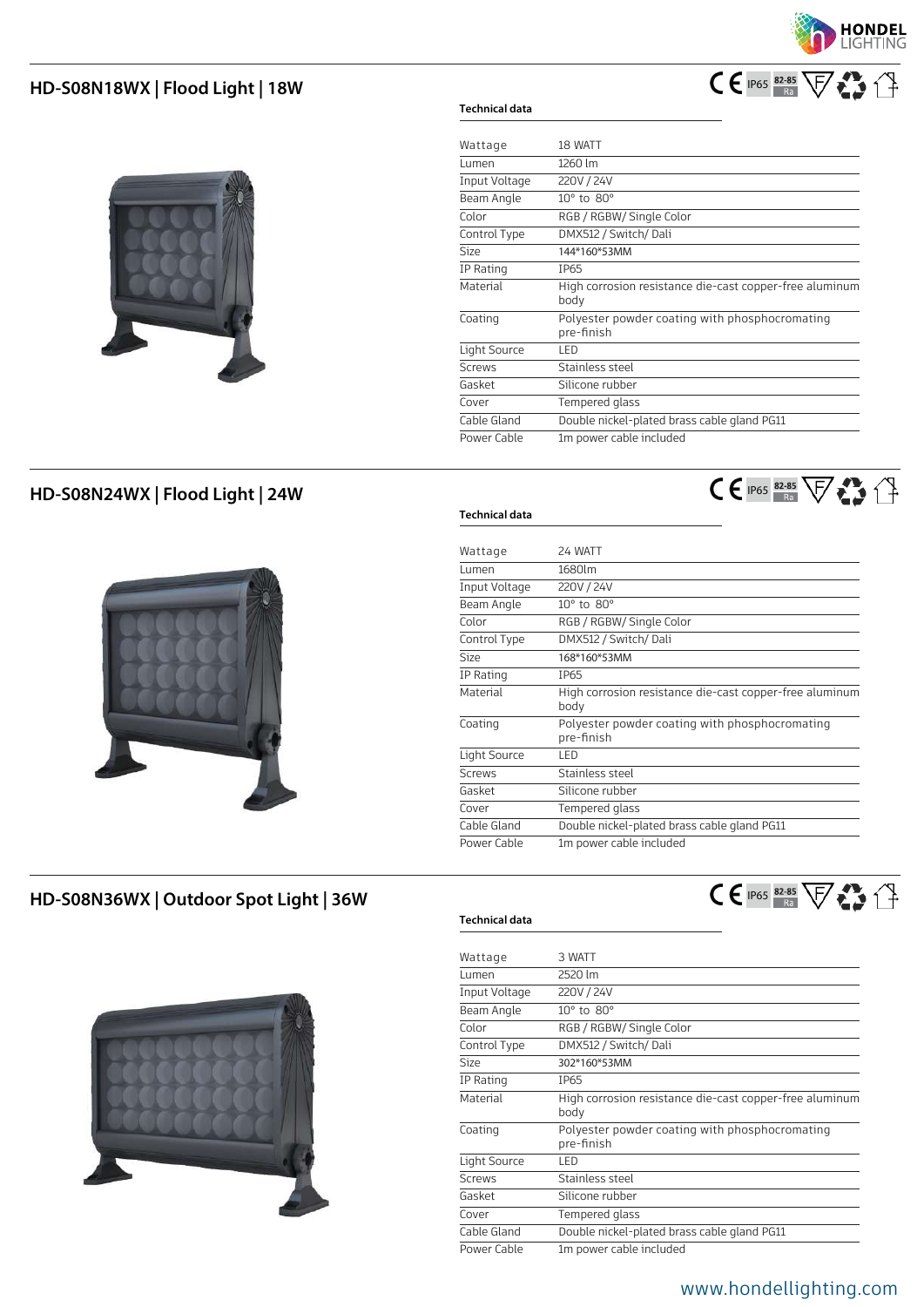

 $\bigcup_{P65}$   $\frac{82-85}{Ra}$   $\bigtriangledown$   $\bigtriangledown$   $\bigtriangleup$ 

 $\bigcup_{P65}$   $\bigotimes_{Ra}$   $\bigotimes_{Ra}$   $\bigotimes_{h=1}^{2n}$ 

 $\overline{C}$   $\overline{C}$   $\overline{P}$   $\overline{S}$   $\overline{S}$   $\overline{S}$   $\overline{C}$   $\overline{C}$   $\overline{C}$ 

# **HD-S09N72WX | Flood Light | 108W**



| <b>Technical data</b> |                                                                 |
|-----------------------|-----------------------------------------------------------------|
| Wattage               | 108 WATT                                                        |
| Lumen                 | 7560 lm                                                         |
| Input Voltage         | 220V / 24V                                                      |
| Beam Angle            | $10^{\circ}$ to $80^{\circ}$                                    |
| Color                 | RGB / RGBW/ Single Color                                        |
| Control Type          | DMX512 / Switch/ Dali                                           |
| <b>Size</b>           | 200*93*367 MM                                                   |
| IP Rating             | IP65                                                            |
| Material              | High corrosion resistance die-cast copper-free aluminum<br>body |
| Coating               | Polyester powder coating with phosphocromating<br>pre-finish    |
| Light Source          | LED                                                             |
| <b>Screws</b>         | Stainless steel                                                 |
| Gasket                | Silicone rubber                                                 |
| Cover                 | Tempered glass                                                  |
| Cable Gland           | Double nickel-plated brass cable gland PG11                     |
| Power Cable           | 1m power cable included                                         |

## **HD-S09N99WX| Flood Light | 200 W**



| Technical data |  |
|----------------|--|

**Technical data**

| Wattage       | 200 WATT                                                        |
|---------------|-----------------------------------------------------------------|
| Lumen         | 14000 lm                                                        |
| Input Voltage | 220V / 24V                                                      |
| Beam Angle    | $10^{\circ}$ to $80^{\circ}$                                    |
| Color         | RGB / RGBW/ Single Color                                        |
| Control Type  | DMX512 / Switch/ Dali                                           |
| <b>Size</b>   | 200*93*505MM                                                    |
| IP Rating     | IP <sub>65</sub>                                                |
| Material      | High corrosion resistance die-cast copper-free aluminum<br>body |
| Coating       | Polyester powder coating with phosphocromating<br>pre-finish    |
| Light Source  | LED                                                             |
| <b>Screws</b> | Stainless steel                                                 |
| Gasket        | Silicone rubber                                                 |
| Cover         | Tempered glass                                                  |
| Cable Gland   | Double nickel-plated brass cable gland PG11                     |
| Power Cable   | 1m power cable included                                         |

**HD-S09N72WX | Flood Light | 400 W**



| Wattage       | <b>400 WATT</b>                                                 |
|---------------|-----------------------------------------------------------------|
| Lumen         | 28000 lm                                                        |
| Input Voltage | 220V / 24V                                                      |
| Beam Angle    | $10^{\circ}$ to $80^{\circ}$                                    |
| Color         | RGB / RGBW/ Single Color                                        |
| Control Type  | DMX512 / Switch/ Dali                                           |
| <b>Size</b>   | 410*93*505 MM                                                   |
| IP Rating     | IP65                                                            |
| Material      | High corrosion resistance die-cast copper-free aluminum<br>body |
| Coating       | Polyester powder coating with phosphocromating<br>pre-finish    |
| Light Source  | I FD                                                            |
| <b>Screws</b> | Stainless steel                                                 |
| Gasket        | Silicone rubber                                                 |
| Cover         | Tempered glass                                                  |
| Cable Gland   | Double nickel-plated brass cable gland PG11                     |
| Power Cable   | 1m power cable included                                         |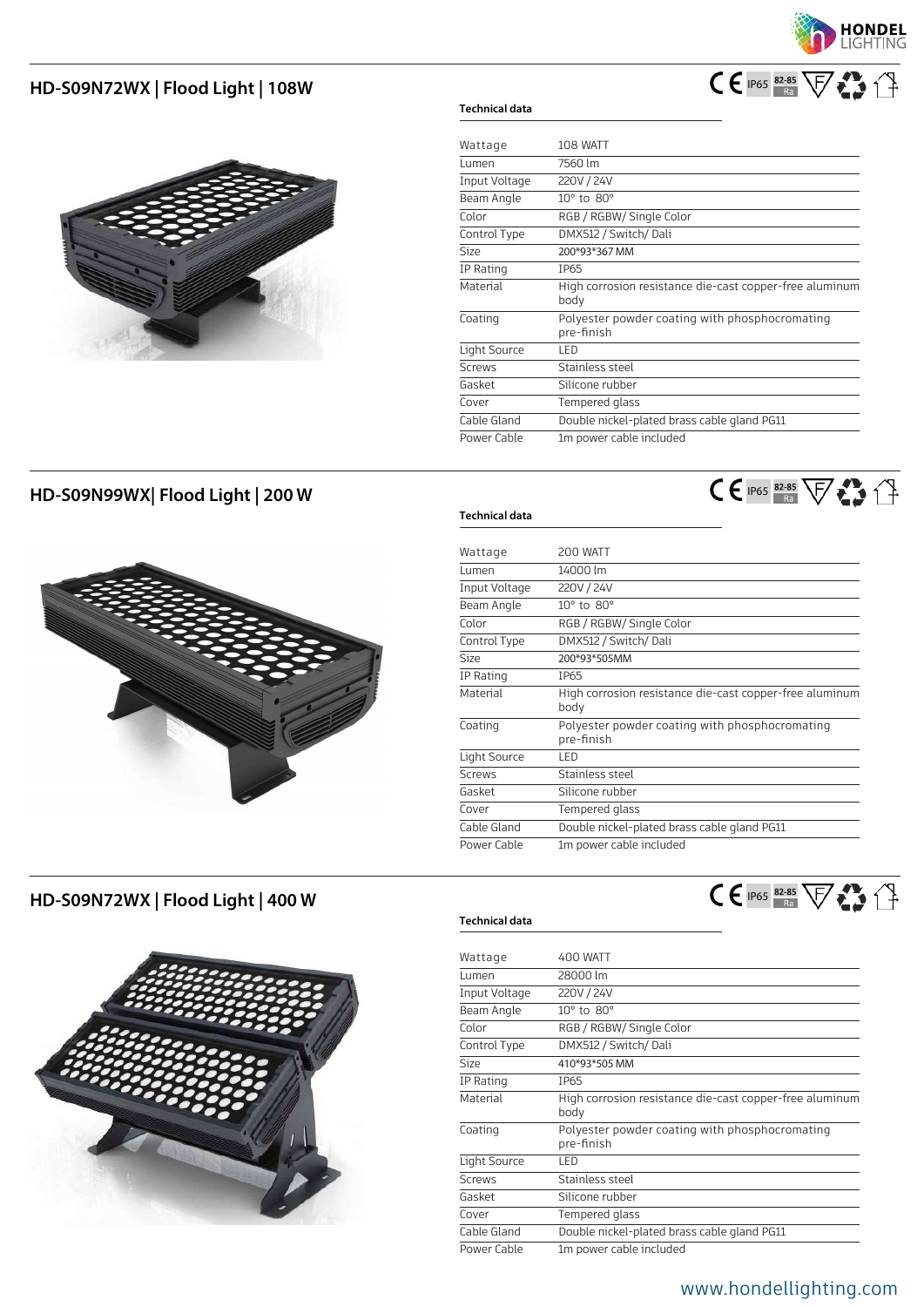

# **HD-S08N54WX |Super Narrow Flood Light | 96W**



| <b>Technical data</b> |                                                                 |
|-----------------------|-----------------------------------------------------------------|
|                       |                                                                 |
| Wattage               | 96 WATT                                                         |
| Lumen                 | 6720 lm                                                         |
| Input Voltage         | 220V / 24V                                                      |
| Beam Angle            | $3^{\circ}$ to $8^{\circ}$                                      |
| Color                 | RGB / RGBW/ Single Color                                        |
| Control Type          | DMX512 / Switch/ Dali                                           |
| <b>Size</b>           | 200*93*367 MM                                                   |
| IP Rating             | <b>TP65</b>                                                     |
| Material              | High corrosion resistance die-cast copper-free aluminum<br>body |
| Coating               | Polyester powder coating with phosphocromating<br>pre-finish    |
| Light Source          | LED                                                             |
| Screws                | Stainless steel                                                 |
| Gasket                | Silicone rubber                                                 |
| Cover                 | Tempered glass                                                  |
| Cable Gland           | Double nickel-plated brass cable gland PG11                     |
| Power Cable           | 1m power cable included                                         |

## **HD-S09N48WX |Super Narrow Flood Light | 144 W**



|                       | $C \n\bigoplus$ IP65 82-85                                      |
|-----------------------|-----------------------------------------------------------------|
| <b>Technical data</b> |                                                                 |
| Wattage               | 144 WATT                                                        |
| Lumen                 | 10800 lm                                                        |
| Input Voltage         | 220V / 24V                                                      |
| Beam Angle            | $3^{\circ}$ to $8^{\circ}$                                      |
| Color                 | RGB / RGBW/ Single Color                                        |
| Control Type          | DMX512 / Switch/ Dali                                           |
| <b>Size</b>           | 200*93*505 MM                                                   |
| IP Rating             | IP <sub>65</sub>                                                |
| Material              | High corrosion resistance die-cast copper-free aluminum<br>body |
| Coating               | Polyester powder coating with phosphocromating<br>pre-finish    |
| Light Source          | I FD                                                            |
| <b>Screws</b>         | Stainless steel                                                 |
| Gasket                | Silicone rubber                                                 |
| Cover                 | Tempered glass                                                  |
| Cable Gland           | Double nickel-plated brass cable gland PG11                     |
| Power Cable           | 1m power cable included                                         |

# **HD-S09296WX |Super Narrow Flood Light | 288W**



| Wattage       | <b>288 WATT</b>                                                 |
|---------------|-----------------------------------------------------------------|
| Lumen         | 20160 lm                                                        |
| Input Voltage | 220V / 24V                                                      |
| Beam Angle    | $3^{\circ}$ to $8^{\circ}$                                      |
| Color         | RGB / RGBW/ Single Color                                        |
| Control Type  | DMX512 / Switch/ Dali                                           |
| <b>Size</b>   | 410*93*505 MM                                                   |
| IP Rating     | IP <sub>65</sub>                                                |
| Material      | High corrosion resistance die-cast copper-free aluminum<br>body |
| Coating       | Polyester powder coating with phosphocromating<br>pre-finish    |
| Light Source  | LED                                                             |
| <b>Screws</b> | Stainless steel                                                 |
| Gasket        | Silicone rubber                                                 |
| Cover         | Tempered glass                                                  |
| Cable Gland   | Double nickel-plated brass cable gland PG11                     |
| Power Cable   | 1m power cable included                                         |
|               |                                                                 |

 $\overline{C}$  $\overline{C}$  $\overline{P}$  $\overline{S}$  $\overline{S}$  $\overline{S}$  $\overline{C}$  $\overline{C}$  $\overline{C}$ 

**Technical data**